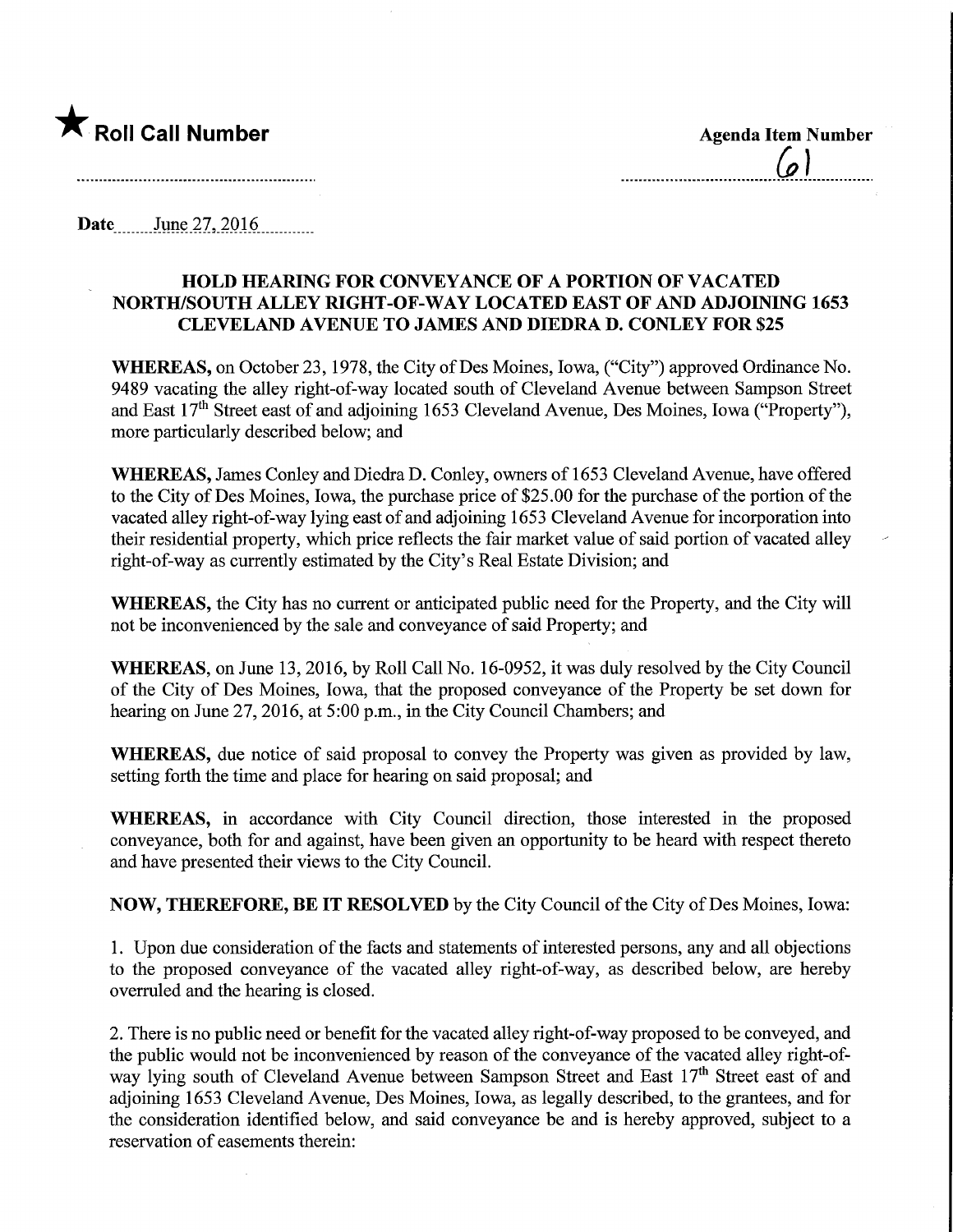## **★** Roll Call Number Agenda Item Number

 $\omega$ 

Date\_\_\_\_\_,\_June27,2016.

Grantees: James Conley and Diedra D. Conley Consideration: \$25.00 Legal Description: THE WEST HALF OF THE VACATED NORTH-SOUTH ALLEY RIGHT-OF-WAY LYING EAST OF AND ADJACENT TO LOT 202, WITTMER AND WELCH'S OFFICIAL PLAT OF THE SOUTH 50 ACRES OF THE EAST  $\frac{1}{2}$  OF THE SOUTHWEST % OF SECTION 36-79-24, AN OFFICIAL PLAT, NOW INCLUDED IN AND FORMING A PART OF THE CITY OF DES MOINES, POLK COUNTY, IOWA; CONTAINING 350 SQUARE FEET.

(VACATED BY ORDINANCE NO. 9,489, PASSED OCTOBER 23, 1978).

3. The Mayor is authorized and directed to sign the Offer to Purchase and Quit Claim Deed for the conveyance as identified above, and the City Clerk is authorized and directed to attest to the Mayor's signature.

4. Upon proof of payment of the consideration plus the estimated publication and recording costs, the City Clerk is authorized and directed to forward the original of the Quit Claim Deed, together with a certified copy of this resolution and of the affidavit of publication of the notice of this hearing, to the Real Estate Division of the Engineering Department for the purpose of causing said documents to be recorded.

5. The Real Estate Division Manager is authorized and directed to forward the original of the Quit Claim Deed, together with a certified copy of this resolution and of the affidavit of publication of the notice of this hearing, to the Polk County Recorder's Office for the purpose of causing these documents to be recorded.

6. Upon receipt of the recorded documents back from the Polk County Recorder, the Real Estate Division Manager shall mail the original of the Quit Claim Deed and copies of the other documents to the grantees.

7. Non-project related land sale proceeds are used to support general operating budget expenses: Org - EG064090.